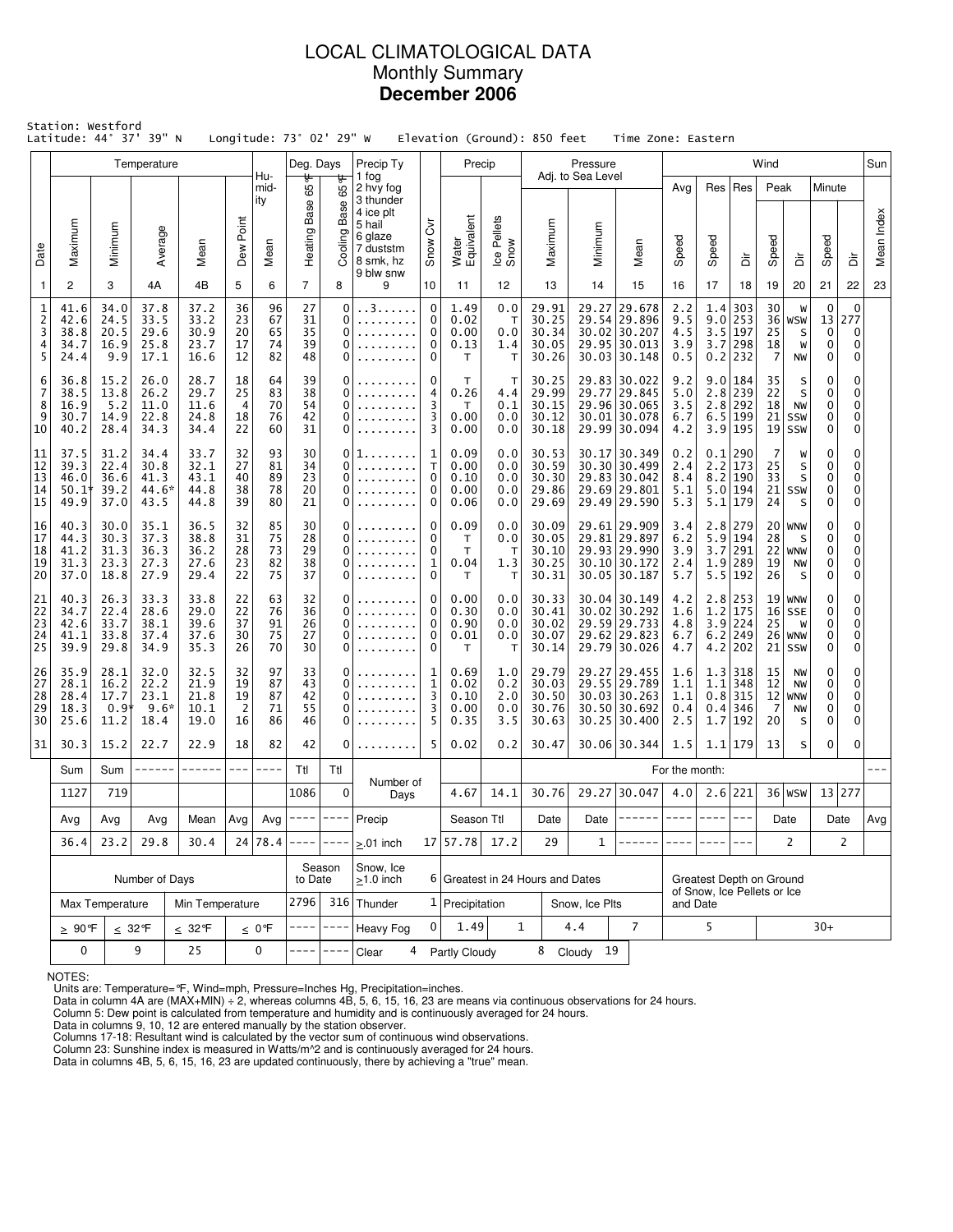# OBSERVATIONS AT 3-HOUR INTERVALS **December 2006: Westford**

|                                                                             |          |                                                                      |                                                              |                                              |                                              |                                                                        |                                                                                                            | Wind                                                                                     |                                                                           |          |                                                                      |                                                              |                                                  |                                                           |                                                                                                                                                       |                                  | Wind                                               |                                                        |          |                                                                      |                                                              |                                              |                                                     |                                                                      |                                                 | Wind |
|-----------------------------------------------------------------------------|----------|----------------------------------------------------------------------|--------------------------------------------------------------|----------------------------------------------|----------------------------------------------|------------------------------------------------------------------------|------------------------------------------------------------------------------------------------------------|------------------------------------------------------------------------------------------|---------------------------------------------------------------------------|----------|----------------------------------------------------------------------|--------------------------------------------------------------|--------------------------------------------------|-----------------------------------------------------------|-------------------------------------------------------------------------------------------------------------------------------------------------------|----------------------------------|----------------------------------------------------|--------------------------------------------------------|----------|----------------------------------------------------------------------|--------------------------------------------------------------|----------------------------------------------|-----------------------------------------------------|----------------------------------------------------------------------|-------------------------------------------------|------|
| <b>Hour</b>                                                                 | Sunshine | Pressure                                                             | Rainfall<br>rate                                             | Temperature                                  | Dew Point                                    | Humidity                                                               | Direction                                                                                                  | Speed                                                                                    | Gust                                                                      | Sunshine | Pressure                                                             | Rainfall<br>rate                                             | Temperature                                      | Dew Point                                                 | Humidity                                                                                                                                              | Direction                        | Speed                                              | Gust                                                   | Sunshine | Pressure                                                             | Rainfall<br>rate                                             | Temperature                                  | Dew Point                                           | Humidity                                                             | Direction                                       |      |
|                                                                             |          |                                                                      |                                                              | DEC 01                                       |                                              |                                                                        |                                                                                                            |                                                                                          |                                                                           |          |                                                                      |                                                              | DEC 02                                           |                                                           |                                                                                                                                                       |                                  |                                                    |                                                        |          |                                                                      |                                                              | DEC 03                                       |                                                     |                                                                      |                                                 |      |
| 01<br>04<br>07<br>10<br>13<br>16<br>$\begin{array}{c} 19 \\ 22 \end{array}$ |          | 29.84<br>29.88<br>29.90<br>29.88<br>29.71<br>29.45<br>29.33<br>29.51 | 0.00<br>0.01<br>0.01<br>0.00<br>0.00<br>0.02<br>0.00<br>0.00 | 39<br>37<br>36<br>35<br>35<br>36<br>36<br>41 | 38<br>37<br>36<br>34<br>35<br>36<br>36<br>35 | 97<br>98<br>97<br>97<br>99<br>97<br>98<br>79                           | 31<br>33<br>00<br>00<br>00<br>27<br>00<br>24                                                               | 1<br>1<br>3<br>$\frac{2}{1}$<br>$\overline{\mathbf{c}}$<br>$\overline{\mathbf{c}}$<br>11 | 6<br>4<br>10<br>7<br>5<br>4<br>5<br>19                                    |          | 29.55<br>29.63<br>29.77<br>29.88<br>29.94<br>30.01<br>30.11<br>30.19 | 0.00<br>0.00<br>0.00<br>0.00<br>0.00<br>0.00<br>0.00<br>0.00 | 42<br>38<br>34<br>34<br>33<br>32<br>30<br>27     | 34<br>29<br>$\overline{24}$<br>20<br>20<br>20<br>20<br>19 | 72, 22<br>$\begin{array}{c c} 71 & 20 \\ 67 & 22 \end{array}$<br>$\begin{array}{c c} 56 & 24 \\ 59 & 24 \end{array}$<br>$61$   27<br>$64$ 27<br>73 29 |                                  | 7<br>7<br>9<br>14<br>11<br>14<br>8<br>7            | 14<br>13<br>24<br>25<br>25<br>24<br>13<br>14           |          | 30.27<br>30.33<br>30.31<br>30.29<br>30.18<br>30.15<br>30.11<br>30.05 | 0.00<br>0.00<br>0.00<br>0.00<br>0.00<br>0.00<br>0.00<br>0.00 | 24<br>22<br>23<br>31<br>38<br>36<br>36<br>36 | 17<br>15<br>18<br>21<br>24<br>23<br>21<br>22        | 74<br>74<br>79<br>66<br>56<br>59<br>54<br>58                         | 29<br>00<br>33<br> 15<br> 18<br> 18<br>20<br>20 |      |
|                                                                             |          |                                                                      |                                                              | DEC 04                                       |                                              |                                                                        |                                                                                                            |                                                                                          |                                                                           |          |                                                                      |                                                              | DEC 05                                           |                                                           |                                                                                                                                                       |                                  |                                                    |                                                        |          |                                                                      |                                                              | DEC 06                                       |                                                     |                                                                      |                                                 |      |
| 01<br>04<br>07<br>10<br>13<br>16<br>19<br>22                                |          | 30.02<br>30.02<br>30.02<br>30.01<br>29.95<br>29.99<br>30.04<br>30.05 | 0.00<br>0.00<br>0.00<br>0.00<br>0.00<br>0.00<br>0.00<br>0.00 | 30<br>27<br>23<br>25<br>26<br>23<br>21<br>18 | 28<br>19<br>15<br>17<br>17<br>15<br>13<br>8  | 92<br>74<br>$71$<br>$72$<br>$68$<br>70<br>$71\,$<br>65                 | $\begin{array}{c} 33 \\ 27 \end{array}$<br>29<br>$\begin{array}{c} 29 \\ 29 \end{array}$<br>31<br>29<br>29 | 0<br>8<br>0<br>$\frac{3}{6}$<br>4<br>9<br>5                                              | 3<br>14<br>3<br>6<br>16<br>10<br>14<br>11                                 |          | 30.03<br>30.04<br>30.10<br>30.13<br>30.13<br>30.19<br>30.26<br>30.25 | 0.00<br>0.00<br>0.00<br>0.00<br>0.00<br>0.00<br>0.00<br>0.00 | 17<br>15<br>10<br>22<br>23<br>21<br>14<br>16     | 11<br>12<br>$\overline{7}$<br>13<br>16<br>14<br>12<br>13  | 76, 33<br>87 00<br>86 00<br>68 20<br>75<br>75<br>90 00<br>89 18                                                                                       | 00<br>  00                       | 0<br>0<br>0<br>0<br>0<br>0<br>0<br>2               | 2<br>0<br>0<br>2<br>0<br>0<br>0<br>4                   |          | 30.24<br>30.21<br>30.14<br>30.04<br>29.92<br>29.90<br>29.89<br>29.85 | 0.00<br>0.00<br>0.00<br>0.00<br>0.00<br>0.00<br>0.00<br>0.00 | 20<br>21<br>24<br>28<br>32<br>33<br>34<br>37 | 16<br>16<br>14<br>13<br>18<br>18<br>22<br>25        | 85, 18<br>79<br>65 18<br>53<br>56<br>55<br>59<br>63                  | 18<br>18<br>18<br>18<br> 18<br>20               |      |
|                                                                             |          |                                                                      |                                                              | DEC 07                                       |                                              |                                                                        |                                                                                                            |                                                                                          |                                                                           |          |                                                                      |                                                              | DEC 08                                           |                                                           |                                                                                                                                                       |                                  |                                                    |                                                        |          |                                                                      |                                                              | DEC 09                                       |                                                     |                                                                      |                                                 |      |
| 01<br>04<br>07<br>10<br>$\begin{array}{c} 13 \\ 16 \end{array}$<br>19<br>22 |          | 29.82<br>29.77<br>29.78<br>29.80<br>29.78<br>29.86<br>29.96<br>29.98 | 0.00<br>0.00<br>0.00<br>0.00<br>0.00<br>0.00<br>0.00<br>0.00 | 37<br>38<br>35<br>36<br>32<br>26<br>20<br>15 | 27<br>28<br>31<br>32<br>30<br>23<br>17<br>11 | 67<br>86<br>85<br>$\begin{bmatrix} 92 \\ 91 \end{bmatrix}$<br>89<br>85 | 65, 18<br>20<br>20<br>24<br>31<br>31<br>29<br>31                                                           | 6<br>9<br>5<br>3<br>3<br>6<br>7<br>5                                                     | 12<br>17<br>11<br>7<br>7<br>13<br>14<br>10                                |          | 29.97<br>29.97<br>30.02<br>30.09<br>30.09<br>30.10<br>30.14<br>30.11 | 0.00<br>0.00<br>0.00<br>0.00<br>0.00<br>0.00<br>0.00<br>0.00 | 13<br>$\frac{8}{6}$<br>8<br>14<br>15<br>14<br>16 | $8\n-2\n3\n5\n2$<br>5<br>$\overline{7}$                   | $\begin{array}{c c} 79 & 29 \\ 76 & 31 \end{array}$<br>70<br>78<br>67<br>55<br>67<br>67                                                               | 31<br>31<br>31<br>24<br>24<br>20 | 2<br>4<br>6<br>5<br>2<br>3<br>4<br>2               | 5<br>13<br>13<br>11<br>7<br>7<br>10<br>7               |          | 30.09<br>30.07<br>30.09<br>30.12<br>30.09<br>30.08<br>30.06<br>30.04 | 0.00<br>0.00<br>0.00<br>0.00<br>0.00<br>0.00<br>0.00<br>0.00 | 16<br>19<br>24<br>25<br>27<br>28<br>28<br>29 | 7<br>14<br>19<br>20<br>22<br>22<br>21<br>20         | 65, 24<br>78<br>82<br>82<br>81<br>76<br>73<br>67                     | 20<br>20<br>20<br>18<br>18<br>20<br>18          |      |
|                                                                             |          |                                                                      |                                                              | DEC 10                                       |                                              |                                                                        |                                                                                                            |                                                                                          |                                                                           |          |                                                                      |                                                              | DEC 11                                           |                                                           |                                                                                                                                                       |                                  |                                                    |                                                        |          |                                                                      |                                                              | DEC 12                                       |                                                     |                                                                      |                                                 |      |
| 01<br>04<br>07<br>10<br>13<br>16<br>19<br>22                                |          | 29.99<br>30.03<br>30.07<br>30.10<br>30.06<br>30.12<br>30.17<br>30.17 | 0.00<br>0.00<br>0.00<br>0.00<br>0.00<br>0.00<br>0.00<br>0.00 | 31<br>29<br>29<br>35<br>39<br>35<br>38<br>39 | 20<br>18<br>16<br>18<br>22<br>24<br>28<br>30 | 64<br>62<br>59<br>49<br>63<br>65<br>70                                 | 20<br>18<br>20<br>$51$ 20<br>20<br>18<br>22<br>24                                                          | 8<br>4<br>5<br>7<br>5<br>$\mathbf 0$<br>$\overline{\mathbf{c}}$<br>6                     | 13<br>11<br>10<br>13<br>14<br>$\begin{array}{c} 1 \\ 6 \end{array}$<br>12 |          | 30.17<br>30.21<br>30.26<br>30.33<br>30.35<br>30.42<br>30.48<br>30.51 | 0.00<br>0.00<br>0.00<br>0.00<br>0.00<br>0.00<br>0.00<br>0.00 | 37<br>34<br>33<br>33<br>34<br>33<br>33<br>32     | 29<br>30<br>32<br>33<br>34<br>33<br>32<br>32              | 72, 24<br>84<br>95 00<br>97 00<br>97<br>97<br>98 00<br>98 00                                                                                          | 22<br>33<br>31                   | 2<br>0<br>0<br>0<br>0<br>1<br>1<br>0               | 5<br>1<br>0<br>0<br>2<br>5<br>3<br>0                   |          | 30.54<br>30.57<br>30.58<br>30.57<br>30.49<br>30.46<br>30.43<br>30.35 | 0.00<br>0.00<br>0.00<br>0.00<br>0.00<br>0.00<br>0.00<br>0.00 | 30<br>28<br>24<br>30<br>38<br>35<br>35<br>35 | 30<br>27<br>22<br>28<br>28<br>27<br>25<br>27        | 98,00<br>96<br>93 00<br>91<br>67<br>71<br>67<br>72                   | 00<br>00<br>20<br>18<br>15<br>15                |      |
|                                                                             |          |                                                                      |                                                              | DEC 13                                       |                                              |                                                                        |                                                                                                            |                                                                                          |                                                                           |          |                                                                      |                                                              | <b>DEC 14</b>                                    |                                                           |                                                                                                                                                       |                                  |                                                    |                                                        |          |                                                                      |                                                              | DEC 15                                       |                                                     |                                                                      |                                                 |      |
| 01<br>04<br>07<br>10<br>13<br>16<br>19<br>22                                |          | 30.27<br>30.20<br>30.16<br>30.10<br>29.98<br>29.91<br>29.89<br>29.85 | 0.00<br>0.00<br>0.00<br>0.00<br>0.00<br>0.00<br>0.00<br>0.00 | 38<br>41<br>42<br>43<br>43<br>46<br>46<br>45 | 32<br>35<br>37<br>40<br>42<br>44<br>44<br>44 | 79                                                                     | 18<br>81 18<br>83 20<br>91 20<br>96 18<br>93 18<br>93 15<br>95 18                                          | 12<br>13<br>11<br>7<br>9<br>8<br>5<br>5                                                  | 25<br>22<br>29<br>16<br>16<br>18<br>11<br>12                              |          | 29.84<br>29.85<br>29.85<br>29.84<br>29.79<br>29.77<br>29.77<br>29.72 | 0.00<br>0.00<br>0.00<br>0.00<br>0.00<br>0.00<br>0.00<br>0.00 | 45<br>42<br>39<br>43<br>50<br>45<br>46<br>46     | 44<br>41<br>34<br>37<br>39<br>35<br>37<br>41              | 95, 22<br>94<br>82<br>78 18<br>$\begin{array}{c c} 66 & 20 \\ 67 & 20 \end{array}$<br>70 20<br>81 18                                                  | 20<br>18                         | 4<br>1<br>3<br>9<br>7<br>1<br>7<br>8               | 12<br>4<br>$\overline{7}$<br>18<br>13<br>3<br>12<br>14 |          | 29.68<br>29.63<br>29.60<br>29.58<br>29.50<br>29.54<br>29.58<br>29.60 | 0.00<br>0.00<br>0.00<br>0.00<br>0.00<br>0.00<br>0.00<br>0.00 | 48<br>47<br>47<br>49<br>49<br>43<br>38<br>41 | 39<br>39<br>38<br>39<br>39<br>40<br>37<br>39        | 71,18<br>72<br>72<br>69 18<br>68 18<br>90 15<br>97 18<br>93 15       | 18<br>18                                        |      |
|                                                                             |          |                                                                      |                                                              | <b>DEC 16</b>                                |                                              |                                                                        |                                                                                                            |                                                                                          |                                                                           |          |                                                                      |                                                              | DEC 17                                           |                                                           |                                                                                                                                                       |                                  |                                                    |                                                        |          |                                                                      |                                                              | DEC 18                                       |                                                     |                                                                      |                                                 |      |
| 01<br>04<br>07<br>10<br>13<br>16<br>19<br>22                                |          | 29.62<br>29.70<br>29.82<br>29.93<br>29.96<br>30.05<br>30.08<br>30.07 | 0.00<br>0.00<br>0.00<br>0.00<br>0.00<br>0.00<br>0.00<br>0.00 | 40<br>38<br>39<br>38<br>36<br>36<br>34<br>32 | 35<br>36<br>37<br>36<br>33<br>30<br>28<br>26 | 77<br>81                                                               | $\begin{array}{c c} 83 & 22 \\ 92 & 27 \end{array}$<br>93 27<br>90 31<br>87 29<br>79 31<br>00<br>00        | 4<br>5<br>$\overline{\mathbf{4}}$<br>5<br>4<br>1<br>0<br>0                               | 8<br>8<br>10<br>11<br>12<br>5<br>0<br>0                                   |          | 30.03<br>29.94<br>29.88<br>29.87<br>29.83<br>29.85<br>29.90<br>29.91 | 0.00<br>0.00<br>0.00<br>0.00<br>0.00<br>0.00<br>0.00<br>0.00 | 31<br>33<br>37<br>39<br>42<br>44<br>41<br>41     | 26<br>28<br>28<br>31<br>33<br>36<br>35<br>35              | 83,20<br>81 18<br>69 18<br>72 20<br>69 20<br>75 22<br>80 18<br>80 20                                                                                  |                                  | 1<br>$\overline{7}$<br>10<br>7<br>5<br>4<br>4<br>2 | 5<br>14<br>22<br>12<br>10<br>9<br>7<br>3               |          | 29.93<br>29.95<br>29.94<br>29.97<br>29.93<br>30.00<br>30.06<br>30.10 | 0.00<br>0.00<br>0.00<br>0.00<br>0.00<br>0.00<br>0.00<br>0.00 | 40<br>36<br>35<br>39<br>40<br>37<br>33<br>32 | 33<br>31<br>31<br>$\frac{30}{30}$<br>23<br>24<br>23 | 78,27<br>83 00<br>84 00<br>70 29<br>68 31<br>58 29<br>68 29<br>70 29 |                                                 |      |

# MAXIMUM SHORT DURATION PRECIPITATION

| Time Period (minutes) |      | 10   | 15   | 20   | 30   | 45   | 60   | 80   | 100  | 120  | 150  | 180  |
|-----------------------|------|------|------|------|------|------|------|------|------|------|------|------|
| Precipitation         | 0.21 | 0.39 | 0.45 | 0.49 | 0.54 | 0.60 | 0.64 | 0.69 | 0.74 | 0.77 | 0.77 | 0.85 |
| Ended: Date           | 01   | 01   | 01   | 01   | 01   | 01   | 01   | 01   | 01   | 01   | 01   | 01   |
| Ended: Time           | 1825 | 1830 | 1835 | 1835 | 1835 | 1845 | 1840 | 1852 | 1850 | 1852 | 1850 | 1850 |

The precipitation amounts may occur at any time during the month. The time indicated is the ending time of the interval. Date and time are not entered for trace amounts.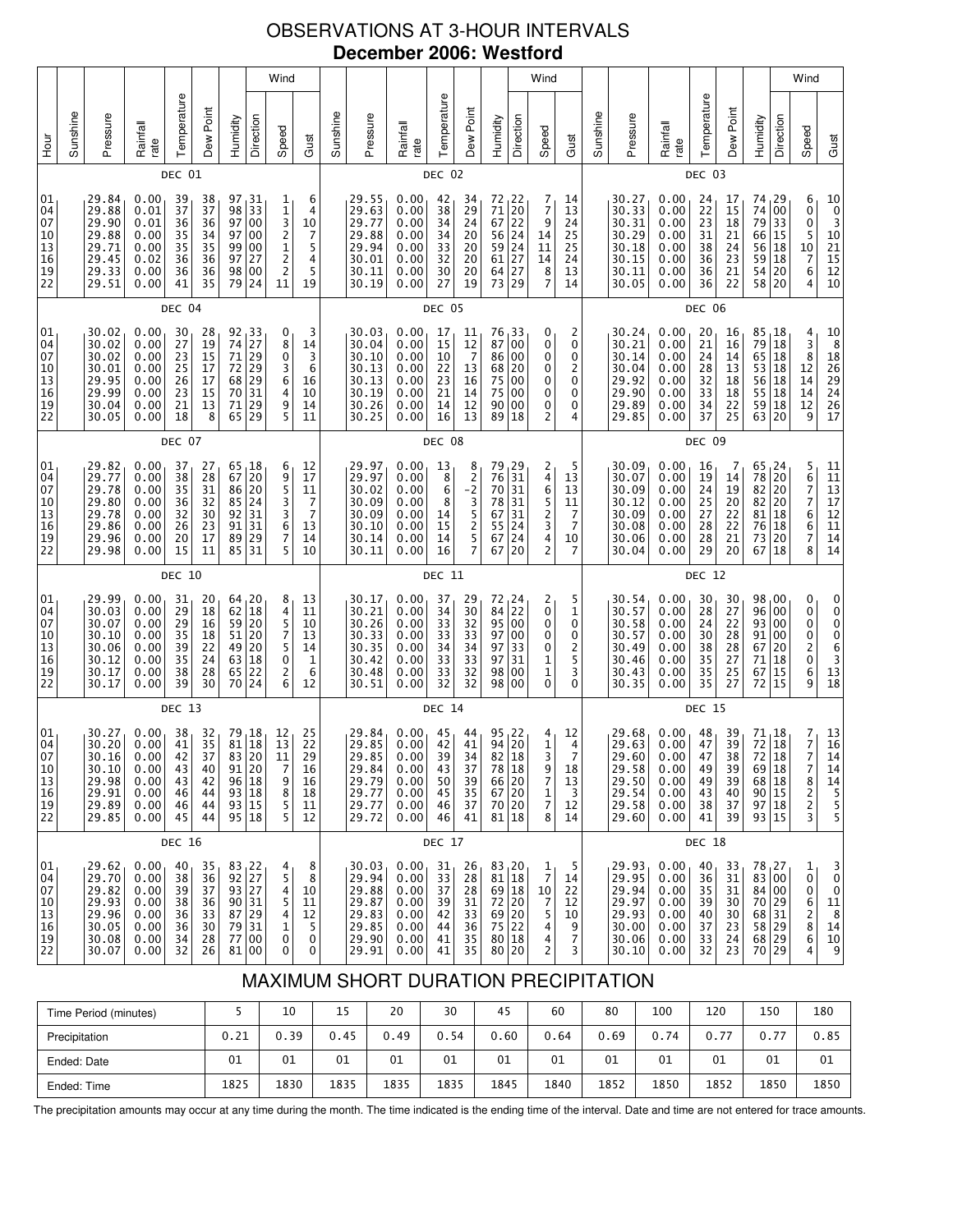# OBSERVATIONS AT 3-HOUR INTERVALS **December 2006: Westford**

|                                                           |          |                                                                      |                                                              |                                              |                                                           |                                  |                                                                              | Wind                                                                      |                                                             |          |                                                                      |                                                              |                                                           |                                                                           |                                                  |                                                                                               | Wind                                                                    |                                                       |               |                                                                      |                                                              |                                                           |                                                           |                                                     |                                                                        | Wind                                                                           |                                                                                                     |
|-----------------------------------------------------------|----------|----------------------------------------------------------------------|--------------------------------------------------------------|----------------------------------------------|-----------------------------------------------------------|----------------------------------|------------------------------------------------------------------------------|---------------------------------------------------------------------------|-------------------------------------------------------------|----------|----------------------------------------------------------------------|--------------------------------------------------------------|-----------------------------------------------------------|---------------------------------------------------------------------------|--------------------------------------------------|-----------------------------------------------------------------------------------------------|-------------------------------------------------------------------------|-------------------------------------------------------|---------------|----------------------------------------------------------------------|--------------------------------------------------------------|-----------------------------------------------------------|-----------------------------------------------------------|-----------------------------------------------------|------------------------------------------------------------------------|--------------------------------------------------------------------------------|-----------------------------------------------------------------------------------------------------|
| 군<br>오                                                    | Sunshine | Pressure                                                             | Rainfall<br>rate                                             | Temperature                                  | Dew Point                                                 | Humidity                         | Direction                                                                    | Speed                                                                     | Gust                                                        | Sunshine | Pressure                                                             | Rainfall<br>rate                                             | Temperature                                               | Dew Point                                                                 | Humidity                                         | Direction                                                                                     | Speed                                                                   | Gust                                                  | Sunshine      | Pressure                                                             | Rainfall<br>rate                                             | Temperature                                               | Dew Point                                                 | Humidity                                            | Direction                                                              | Speed                                                                          | Gust                                                                                                |
|                                                           |          |                                                                      |                                                              | <b>DEC 19</b>                                |                                                           |                                  |                                                                              |                                                                           |                                                             |          |                                                                      |                                                              | DEC 20                                                    |                                                                           |                                                  |                                                                                               |                                                                         |                                                       | <b>DEC 21</b> |                                                                      |                                                              |                                                           |                                                           |                                                     |                                                                        |                                                                                |                                                                                                     |
| 01<br>04<br>07<br>10<br>13<br>16<br>19<br>$\overline{2}2$ |          | 30.11<br>30.14<br>30.18<br>30.19<br>30.12<br>30.17<br>30.21<br>30.24 | 0.00<br>0.00<br>0.00<br>0.00<br>0.00<br>0.00<br>0.00<br>0.00 | 31<br>29<br>28<br>28<br>30<br>26<br>24<br>26 | 24<br>21<br>21<br>23<br>21<br>24<br>22<br>24              | 72<br>76<br>84<br>69<br>90       | 76, 31<br>31<br>29<br>27<br>24<br>00<br>91 00<br>91 18                       | 4<br>6<br>5<br>1<br>4<br>$\pmb{0}$<br>0<br>1                              | 14<br>12<br>11<br>3<br>$\overline{7}$<br>0<br>0<br>3        |          | 30.26<br>30.30<br>30.29<br>30.30<br>30.15<br>30.11<br>30.07<br>30.07 | 0.00<br>0.00<br>0.00<br>0.00<br>0.00<br>0.00<br>0.00<br>0.00 | 24<br>$\overline{21}$<br>20<br>28<br>34<br>35<br>35<br>36 | 22<br>19<br>17<br>23<br>25<br>25<br>25<br>24                              | 89, 27<br>92<br>90<br>80<br>67<br>66<br>66<br>61 | 00<br>18<br>18<br>18<br>18<br>$\left  \begin{smallmatrix} 20 \\ 20 \end{smallmatrix} \right $ | 0<br>0<br>$\mathbf{1}$<br>8<br>12<br>8<br>10<br>$\overline{\mathbf{5}}$ | 1<br>0<br>3<br>12<br>20<br>18<br>20<br>14             |               | 30.04<br>30.05<br>30.08<br>30.11<br>30.12<br>30.18<br>30.27<br>30.31 | 0.00<br>0.00<br>0.00<br>0.00<br>0.00<br>0.00<br>0.00<br>0.00 | 35<br>$\overline{33}$<br>32<br>38<br>39<br>35<br>31<br>28 | 21<br>20<br>23<br>25<br>25<br>23<br>22<br>20              | 57, 20<br>60 <br>68<br>59<br>57<br>63<br>69<br>71   | 18<br>20<br>24<br>27<br>31<br>31<br>31                                 | 5<br>4<br>4<br>$\overline{7}$<br>9<br>4<br>1<br>$\mathbf 0$                    | $\begin{array}{c} 12 \\ 8 \\ 7 \\ 12 \end{array}$<br>16<br>11<br>$\frac{4}{3}$                      |
|                                                           |          |                                                                      |                                                              | <b>DEC 22</b>                                |                                                           |                                  |                                                                              |                                                                           |                                                             |          |                                                                      |                                                              | <b>DEC 23</b>                                             |                                                                           |                                                  |                                                                                               |                                                                         |                                                       |               |                                                                      |                                                              | <b>DEC 24</b>                                             |                                                           |                                                     |                                                                        |                                                                                |                                                                                                     |
| 01<br>04<br>07<br>10<br>13<br>16<br>19<br>22              |          | 30.34<br>30.37<br>30.39<br>30.40<br>30.30<br>30.25<br>30.23<br>30.10 | 0.00<br>0.00<br>0.00<br>0.00<br>0.00<br>0.00<br>0.00<br>0.00 | 25<br>24<br>23<br>28<br>31<br>33<br>32<br>33 | 19<br>17<br>17<br>20<br>19<br>21<br>30<br>32              | 75<br>76<br>69<br>60<br>62<br>92 | 33 ا<br>00<br>78 00<br>02<br>02<br>18<br>18<br>96 18                         | 0<br>$\pmb{0}$<br>$\pmb{0}$<br>1<br>$\frac{2}{2}$<br>3<br>5               | 2<br>0<br>0<br>3<br>5<br>6<br>$\overline{7}$<br>8           |          | 29.99<br>29.89<br>29.83<br>29.73<br>29.60<br>29.63<br>29.63<br>29.63 | 0.00<br>0.00<br>0.00<br>0.00<br>0.00<br>0.00<br>0.00<br>0.00 | 34<br>36<br>38<br>41<br>41<br>42<br>42<br>41              | 34<br>35<br>37<br>40<br>41<br>39<br>35<br>35                              | 99<br>97<br>98<br>97<br>99<br>87<br>76<br>78     | 18 ر<br>15<br>18<br>18<br>18<br>$\frac{27}{24}$<br>22                                         | 4<br>$\frac{2}{3}$<br>4<br>2<br>11<br>5<br>$\overline{7}$               | 10<br>5<br>$\overline{7}$<br>9<br>6<br>22<br>16<br>13 |               | 29.62<br>29.66<br>29.68<br>29.75<br>29.84<br>29.92<br>30.01<br>30.05 | 0.00<br>0.00<br>0.00<br>0.00<br>0.00<br>0.00<br>0.00<br>0.00 | 40<br>39<br>37<br>38<br>39<br>37<br>36<br>37              | 34<br>33<br>32<br>33<br>30<br>27<br>27<br>28              | 79<br>80<br>84<br>82 <br>69<br>66<br>68 24<br>71    | $\begin{array}{c} 22 \\ 24 \end{array}$<br>22<br> 24<br>29<br>27<br>22 | 7<br>10<br>8<br>10<br>9<br>$\overline{\mathbf{c}}$<br>6<br>4                   | $\begin{array}{c} 14 \\ 22 \\ 19 \end{array}$<br>$19$<br>$15$<br>$7$<br>$12$<br>10                  |
|                                                           | DEC 25   |                                                                      |                                                              |                                              |                                                           |                                  |                                                                              | <b>DEC 26</b>                                                             |                                                             |          |                                                                      |                                                              |                                                           |                                                                           |                                                  |                                                                                               | DEC 27                                                                  |                                                       |               |                                                                      |                                                              |                                                           |                                                           |                                                     |                                                                        |                                                                                |                                                                                                     |
| 01<br>04<br>07<br>10<br>13<br>16<br>19<br>22              |          | 30.08<br>30.12<br>30.12<br>30.11<br>30.04<br>29.98<br>29.93<br>29.86 | 0.00<br>0.00<br>0.00<br>0.00<br>0.00<br>0.00<br>0.00<br>0.00 | 35<br>36<br>32<br>34<br>40<br>37<br>36<br>38 | 28<br>$\overline{27}$<br>25<br>27<br>27<br>26<br>23<br>23 | 77<br>70<br>74<br>76<br>62<br>60 | 22<br>$\overline{24}$<br>20<br>18<br>60 18<br>$\overline{18}$<br>20<br>54 20 | 3<br>5<br>2<br>5<br>8<br>3<br>3<br>9                                      | 8<br>12<br>6<br>12<br>17<br>8<br>6<br>17                    |          | 29.72<br>29.57<br>29.46<br>29.36<br>29.29<br>29.33<br>29.44<br>29.50 | 0.00<br>0.00<br>0.00<br>0.00<br>0.00<br>0.00<br>0.00<br>0.00 | 32<br>$\overline{32}$<br>33<br>35<br>34<br>32<br>30<br>30 | 31<br>$\overline{32}$<br>32<br>34<br>33<br>32<br>30<br>29                 | 96,00<br>98<br>97<br>96<br>96<br>100<br>99<br>98 | 00<br>00<br>00<br>00<br>31<br>31<br>00                                                        | 0<br>0<br>0<br>0<br>0<br>4<br>$\frac{3}{2}$                             | 0<br>0<br>0<br>0<br>0<br>10<br>8<br>9                 |               | 29.56<br>29.62<br>29.69<br>29.77<br>29.78<br>29.86<br>29.95<br>30.01 | 0.00<br>0.00<br>0.00<br>0.00<br>0.00<br>0.00<br>0.00<br>0.00 | 28<br>26<br>24<br>23<br>22<br>20<br>19<br>17              | 26<br>$\overline{2}3$<br>22<br>19<br>17<br>15<br>15<br>14 | 92,00<br>90<br>92 <br>86<br>81<br>82<br>83<br>85 00 | 00<br>31<br>33<br>33<br>33<br>33                                       | 3<br>$\overline{2}$<br>$\mathbf{1}$<br>$\mathbf{1}$<br>$\frac{1}{2}$<br>0<br>0 | 88376620                                                                                            |
|                                                           |          |                                                                      |                                                              | <b>DEC 28</b>                                |                                                           |                                  |                                                                              |                                                                           |                                                             |          |                                                                      |                                                              | <b>DEC 29</b>                                             |                                                                           |                                                  |                                                                                               |                                                                         |                                                       |               |                                                                      |                                                              | <b>DEC 30</b>                                             |                                                           |                                                     |                                                                        |                                                                                |                                                                                                     |
| 01<br>04<br>07<br>10<br>13<br>16<br>19<br>22              |          | 30.05<br>30.09<br>30.13<br>30.24<br>30.27<br>30.35<br>30.42<br>30.47 | 0.00<br>0.00<br>0.00<br>0.00<br>0.00<br>0.00<br>0.00<br>0.00 | 19<br>19<br>21<br>28<br>26<br>23<br>21<br>20 | 17<br>17<br>19<br>24<br>20<br>18<br>18<br>17              | 91<br>83<br>78<br>82<br>87<br>88 | 91, 18<br>00<br>92 00<br>31<br>29<br>31<br>00<br>00                          | 0<br>0<br>0<br>0<br>6<br>2<br>1<br>0                                      | 2<br>0<br>0<br>$\overline{\mathbf{c}}$<br>11<br>6<br>5<br>3 |          | 30.51<br>30.62<br>30.70<br>30.76<br>30.74<br>30.75<br>30.74<br>30.71 | 0.00<br>0.00<br>0.00<br>0.00<br>0.00<br>0.00<br>0.00<br>0.00 | 15<br>9<br>$\overline{4}$<br>11<br>15<br>13<br>7<br>10    | 11<br>$\frac{4}{-1}$<br>$\frac{1}{2}$<br>$\pmb{0}$<br>$\overline{2}$<br>5 | 83, 29<br>80<br>81<br>65<br>45<br>56<br>78<br>81 | 00<br>00<br>00<br>00<br>31<br>00<br>00                                                        | 1<br>$\mathbf 1$<br>0<br>1<br>$\overline{c}$<br>0<br>0<br>0             | 4<br>5<br>2<br>$\overline{2}$<br>6<br>2<br>0<br>0     |               | 30.61<br>30.53<br>30.44<br>30.37<br>30.26<br>30.31<br>30.35<br>30.38 | 0.00<br>0.00<br>0.00<br>0.00<br>0.00<br>0.00<br>0.00<br>0.00 | 12<br>14<br>20<br>23<br>25<br>20<br>18<br>17              | 7<br>8<br>17<br>21<br>23<br>17<br>15<br>14                | 80,00<br>76<br>89<br>92<br>91<br>88<br>88<br>90     | 00<br>15<br>18<br>20<br>00<br>00<br>00                                 | 0<br>0<br>4<br>8<br>$\overline{2}$<br>$\mathbf 1$<br>0<br>0                    | $\begin{array}{c} 0 \\ 0 \\ 7 \end{array}$<br>$\begin{array}{c} 17 \\ 7 \\ 4 \\ 2 \end{array}$<br>0 |
|                                                           |          |                                                                      |                                                              | <b>DEC 31</b>                                |                                                           |                                  |                                                                              |                                                                           |                                                             |          |                                                                      |                                                              |                                                           |                                                                           |                                                  |                                                                                               |                                                                         |                                                       |               |                                                                      |                                                              |                                                           |                                                           |                                                     |                                                                        |                                                                                |                                                                                                     |
| 01<br>04<br>07<br>10<br>13<br>16<br>19<br>22              |          | 30.37<br>30.39<br>30.43<br>30.47<br>30.39<br>30.34<br>30.26<br>30.17 | 0.00<br>0.00<br>0.00<br>0.00<br>0.00<br>0.00<br>0.00<br>0.00 | 15<br>20<br>22<br>24<br>28<br>27<br>21<br>25 | 12<br>18<br>19<br>21<br>19<br>20<br>18<br>18              | 87<br>91 27<br>76<br>88<br>76    | 22<br>$91$ 20<br>91 18<br>69 22<br>09<br>06<br>18                            | $\frac{1}{1}$<br>$\frac{2}{2}$<br>$\overline{c}$<br>$\mathbf 1$<br>1<br>4 | 22557<br>$\overline{c}$<br>3<br>10                          |          |                                                                      |                                                              |                                                           |                                                                           |                                                  |                                                                                               |                                                                         |                                                       |               |                                                                      |                                                              |                                                           |                                                           |                                                     |                                                                        |                                                                                |                                                                                                     |

### NOTES:

Units are: Temperature=°F, Wind=mph, Pressure=Inches Hg, Precipitation=inches.

Wind Direction: Directions are those from which the wind is blowing, indicated in tens of degrees<br>from true north: i.e., 09 for East, 18 for South, 27 for West, and 00 or 36 for North.<br>Wind Speed: The observed one-minute a

Wind Gust: The maximum instantaneous wind speed for the 10-minute period preceding the observation Rainfall Rate: The instantaneous rainfall rate at the time of observation, calculated by timing

consecutive 0.01" pulses from the electronic rain gauge and interpolating this rate for one hour.

# WEATHER NOTES SUMMARY BY HOUR

|    |                                              |          | Averages                                                                     | Resultant<br>Wind                            |                                              |                                              |                                                      |                                              |                                                      |
|----|----------------------------------------------|----------|------------------------------------------------------------------------------|----------------------------------------------|----------------------------------------------|----------------------------------------------|------------------------------------------------------|----------------------------------------------|------------------------------------------------------|
| n. | Hour                                         | Sunshine | Pressure                                                                     | Temperature                                  | Dew Point                                    | Humidity                                     | Wind Speed                                           | Direction                                    | Speed                                                |
|    | 01<br>04<br>07<br>10<br>13<br>16<br>19<br>22 |          | 30.038<br>30.044<br>30.056<br>30.068<br>30.019<br>30.033<br>30.057<br>30.058 | 30<br>29<br>28<br>31<br>33<br>32<br>30<br>30 | 24<br>23<br>23<br>25<br>25<br>24<br>24<br>24 | 81<br>81<br>82<br>78<br>73<br>75<br>78<br>78 | 3.2<br>3.4<br>3.5<br>4.7<br>5.0<br>3.9<br>3.9<br>4.1 | 22<br>22<br>21<br>21<br>22<br>24<br>23<br>21 | 2.3<br>2.3<br>2.6<br>3.2<br>3.1<br>2.1<br>2.4<br>2.9 |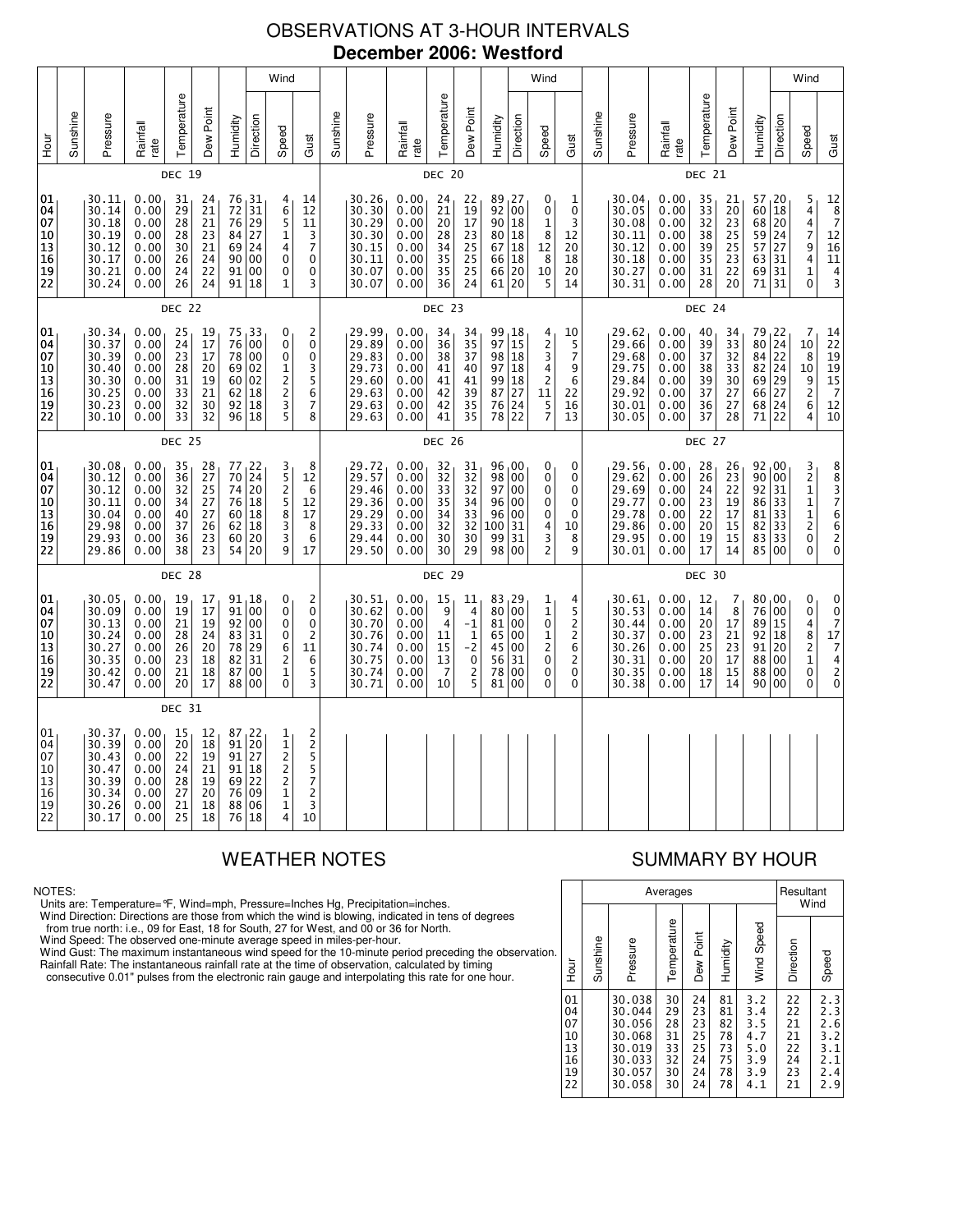# HOURLY PRECIPITATION (Water Equivalent) **December 2006: Westford**

| Date                             |                                                                                                                                                                                                                                                                                                                                                       | A.M. Hour Ending at |    |           |    |    |    |    |    |    |    |    |    |    |    | P.M. Hour Ending at |                                      |    |    |    |    |      |    |    |                                  |  |  |  |
|----------------------------------|-------------------------------------------------------------------------------------------------------------------------------------------------------------------------------------------------------------------------------------------------------------------------------------------------------------------------------------------------------|---------------------|----|-----------|----|----|----|----|----|----|----|----|----|----|----|---------------------|--------------------------------------|----|----|----|----|------|----|----|----------------------------------|--|--|--|
|                                  | 01                                                                                                                                                                                                                                                                                                                                                    | 02                  | 03 | 04        | 05 | 06 | 07 | 08 | 09 | 10 | 11 | 12 | 01 | 02 | 03 | 04                  | 05                                   | 06 | 07 | 08 | 09 | 10   | 11 | 12 | Date                             |  |  |  |
| $\frac{0}{03}$<br>03<br>04<br>05 | $0.02 0.02 0.06 0.04 0.03 0.02 0.05 0.02 0.03 0.03 0.08 0.05 0.04 0.05 0.03$                                                                                                                                                                                                                                                                          |                     |    | 0.01 0.01 |    |    |    |    |    |    |    |    |    |    |    |                     | $0.09 \mid 0.07 \mid 0.14 \mid 0.63$ |    |    |    |    | 0.01 |    |    | 01<br>02<br>03<br>04<br>04<br>05 |  |  |  |
| 06<br>07<br>08<br>09<br>10       |                                                                                                                                                                                                                                                                                                                                                       |                     |    |           |    |    |    |    |    |    |    |    |    |    |    |                     |                                      |    |    |    |    |      |    |    | 06<br>07<br>08<br>09<br>09<br>10 |  |  |  |
| 11<br>12<br>13<br>14<br>15       |                                                                                                                                                                                                                                                                                                                                                       |                     |    |           |    |    |    |    |    |    |    |    |    |    |    |                     |                                      |    |    |    |    |      |    |    | 11<br>12<br>13<br>14<br>15       |  |  |  |
| 16<br>17<br>18<br>19<br>19<br>20 |                                                                                                                                                                                                                                                                                                                                                       |                     |    |           |    |    |    |    |    |    |    |    |    |    |    |                     |                                      |    |    |    |    |      |    |    | 16<br>17<br>18<br>19<br>19<br>20 |  |  |  |
| 21<br>22<br>23<br>24<br>24<br>25 |                                                                                                                                                                                                                                                                                                                                                       |                     |    |           |    |    |    |    |    |    |    |    |    |    |    |                     |                                      |    |    |    |    |      |    |    | 21<br>22<br>23<br>24<br>24<br>25 |  |  |  |
| 26<br>27<br>28<br>29<br>30       |                                                                                                                                                                                                                                                                                                                                                       |                     |    |           |    |    |    |    |    |    |    |    |    |    |    |                     |                                      |    |    |    |    |      |    |    | 26<br>27<br>28<br>29<br>29<br>30 |  |  |  |
| 31                               |                                                                                                                                                                                                                                                                                                                                                       |                     |    |           |    |    |    |    |    |    |    |    |    |    |    |                     |                                      |    |    |    |    |      |    |    | 31                               |  |  |  |
|                                  | Sum $\vert$ 0.02 $\vert$ 0.06 $\vert$ 0.05 $\vert$ 0.05 $\vert$ 0.04 $\vert$ 0.02 $\vert$ 0.05 $\vert$ 0.05 $\vert$ 0.03 $\vert$ 0.03 $\vert$ 0.06 $\vert$ 0.06 $\vert$ 0.06 $\vert$ 0.07 $\vert$ 0.07 $\vert$ 0.14 $\vert$ 0.63 $\vert$ 0.00 $\vert$ 0.00 $\vert$ 0.00 $\vert$ 0.01 $\vert$ 0.00 $\vert$ 0.00 $\vert$ 0.00 $\vert$ 0.00 $\vert$ 0.00 |                     |    |           |    |    |    |    |    |    |    |    |    |    |    |                     |                                      |    |    |    |    |      |    |    |                                  |  |  |  |

During a frozen precipitation event, hourly precipitation totals may not be recorded. In this case, daily amounts are typically entered in the last column (hour ending at 12 A.M.)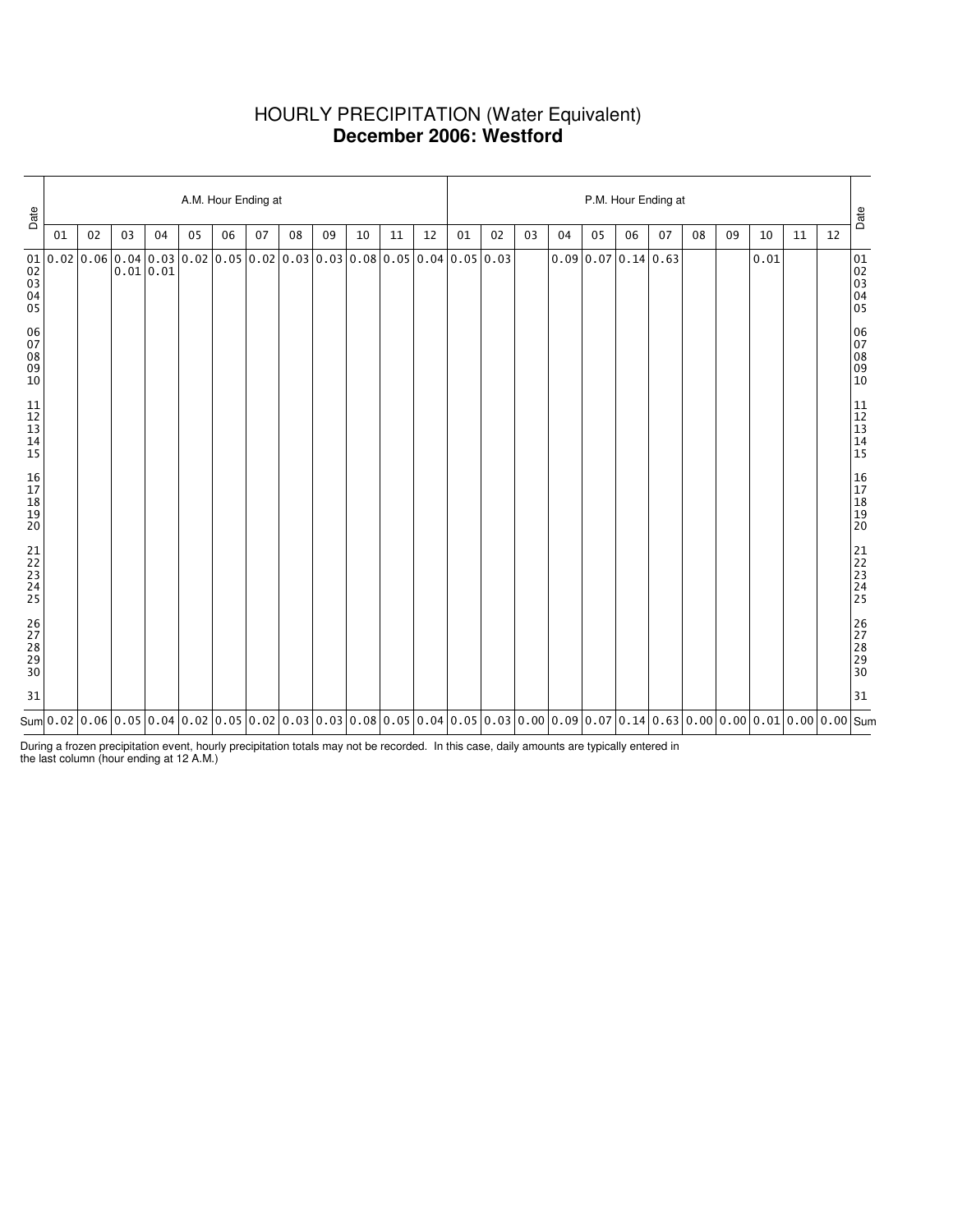# HOUR-BY-HOUR DATA **December 2006: Westford**